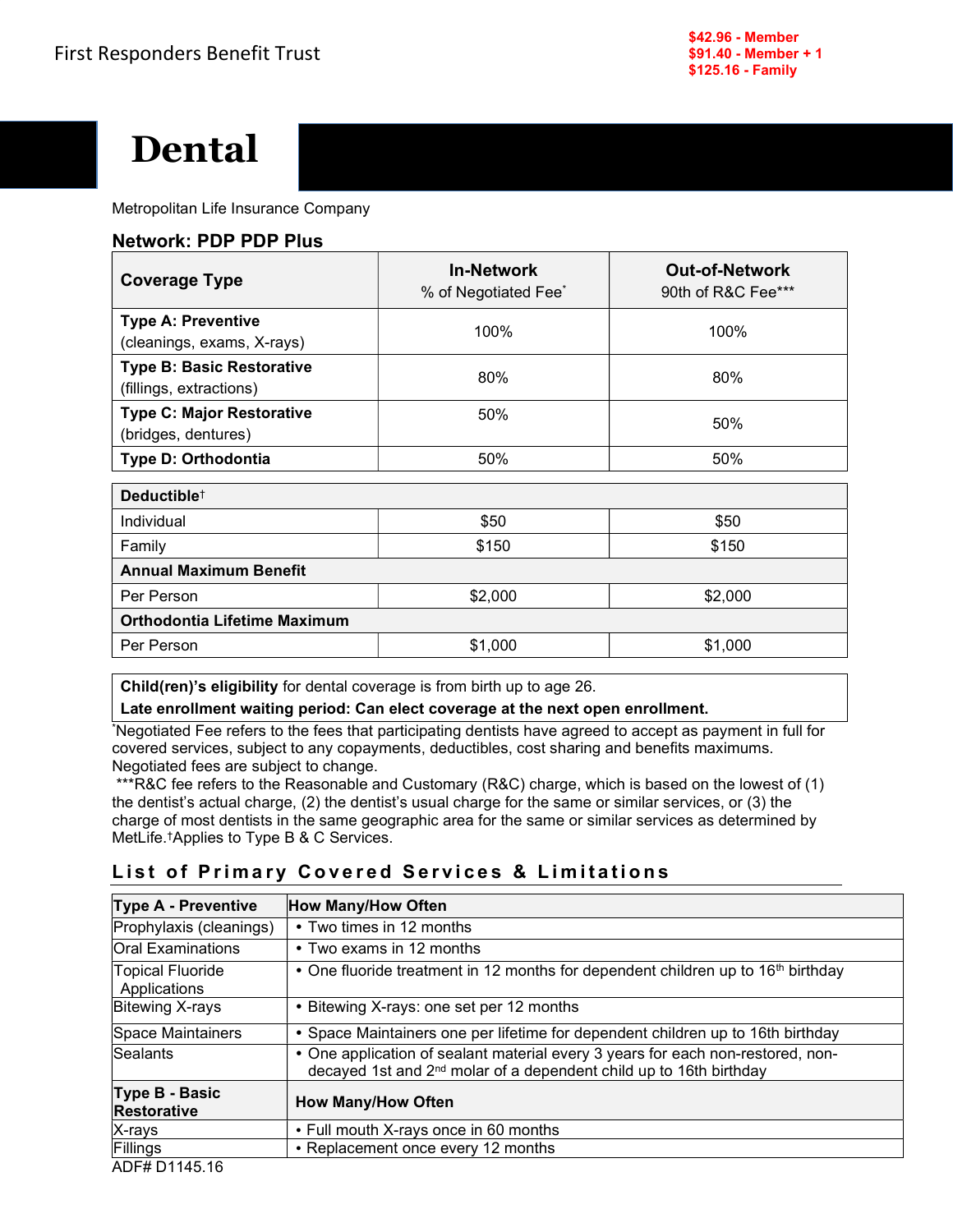| Simple Extractions                                     |                                                                                                                                                                                                                                                                                                                                                                                                                                                                                                                                           |
|--------------------------------------------------------|-------------------------------------------------------------------------------------------------------------------------------------------------------------------------------------------------------------------------------------------------------------------------------------------------------------------------------------------------------------------------------------------------------------------------------------------------------------------------------------------------------------------------------------------|
| Consultations                                          | • Two in 12 months                                                                                                                                                                                                                                                                                                                                                                                                                                                                                                                        |
| Endodontics                                            | • Root canal treatment limited to once per tooth in 12 months                                                                                                                                                                                                                                                                                                                                                                                                                                                                             |
| General Anesthesia                                     | • When dentally necessary in connection with oral surgery, extractions or other<br>covered dental services                                                                                                                                                                                                                                                                                                                                                                                                                                |
| Oral Surgery                                           |                                                                                                                                                                                                                                                                                                                                                                                                                                                                                                                                           |
| Occlusal Adjustments                                   | • One in 12 months.                                                                                                                                                                                                                                                                                                                                                                                                                                                                                                                       |
| Periodontics                                           | • Periodontal scaling and root planing once per quadrant, every 24 months<br>• Periodontal surgery once per quadrant, every 36 months<br>• Total number of periodontal maintenance treatments and prophylaxis cannot exceed<br>four treatments in 12 months.                                                                                                                                                                                                                                                                              |
| Type C - Major<br>Restorative                          | <b>How Many/How Often</b>                                                                                                                                                                                                                                                                                                                                                                                                                                                                                                                 |
| Crown, Denture, and<br>Bridge<br>Repair/Recementations | • Repair once every 12 months<br>• Recementation once every 12 months                                                                                                                                                                                                                                                                                                                                                                                                                                                                     |
| Implants                                               | • Replacement once every 5 years                                                                                                                                                                                                                                                                                                                                                                                                                                                                                                          |
| Implant Repairs                                        | • Once per tooth in 12 months                                                                                                                                                                                                                                                                                                                                                                                                                                                                                                             |
| <b>Bridges and Dentures</b>                            | • Initial placement to replace one or more natural teeth, which are lost while covered<br>by the Plan<br>• Dentures and bridgework replacement: one every 5 years<br>• Replacement of an existing temporary full denture if the temporary denture cannot be<br>repaired and the permanent denture is installed within 12 months after the temporary<br>denture was installed                                                                                                                                                              |
| Crowns/Inlays/Onlays                                   | • Replacement once every 5 years.                                                                                                                                                                                                                                                                                                                                                                                                                                                                                                         |
| Dentures-<br>Relines/Rebases                           | • Once in 36 months                                                                                                                                                                                                                                                                                                                                                                                                                                                                                                                       |
| <b>Prefabricated Crowns</b>                            | • Once per tooth in 24 months                                                                                                                                                                                                                                                                                                                                                                                                                                                                                                             |
| <b>Tissue Conditioning</b>                             | • Once in 36 months                                                                                                                                                                                                                                                                                                                                                                                                                                                                                                                       |
| Type D - Orthodontia                                   | <b>How Many/How Often</b>                                                                                                                                                                                                                                                                                                                                                                                                                                                                                                                 |
|                                                        | . You, Your Spouse, and Your Children, up to age 19, are covered while Dental<br>Insurance is in effect.<br>• All dental procedures performed in connection with orthodontic treatment are payable<br>as Orthodontia<br>• Payments are on a repetitive basis<br>• 20% of the Orthodontia Lifetime Maximum will be considered at initial placement of<br>the appliance and paid based on the plan benefit's coinsurance level for Orthodontia<br>as defined in the Plan Summary.<br>• Orthodontic benefits end at cancellation of coverage |

The service categories and plan limitations shown above represent an overview of your plan benefits. This document presents the majority of services within each category, but is not a complete description of the plan.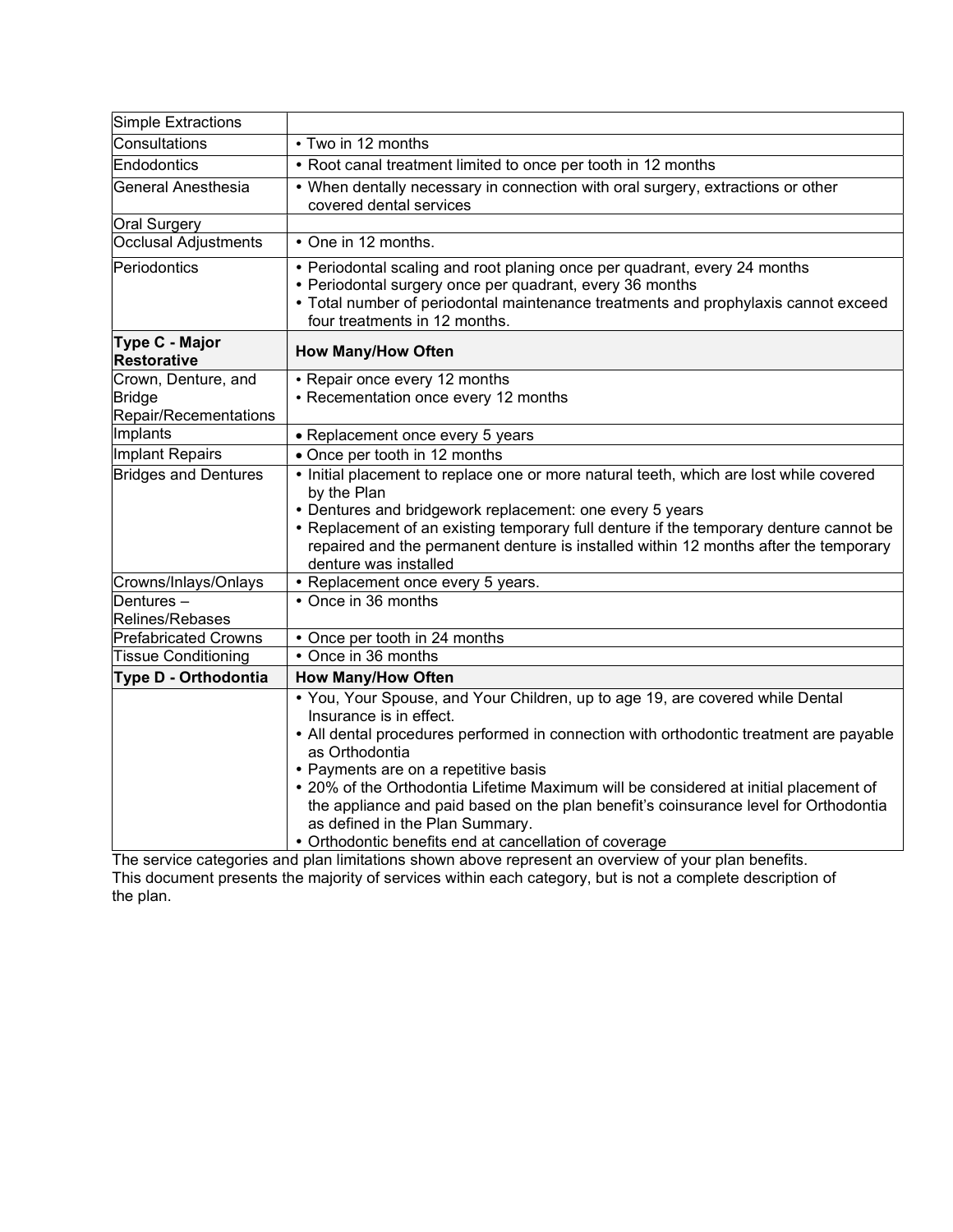# **Frequently Asked Questions**

#### Who is a participating dentist?

A participating dentist is a general dentist or specialist who has agreed to accept negotiated fees as payment in full for covered services provided to plan members. Negotiated fees typically range from 15%-45% below the average fees charged in a dentist's community for the same or substantially similar services. $^{\dagger}$ 

### How do I find a participating dentist?

There are thousands of general dentists and specialists to choose from nationwide --so you are sure to find one that meets your needs. You can receive a list of these participating dentists online at www.metlife.com/mybenefits or call 1-800-GET-MET8, 1-800-438-6388 to have a list faxed or mailed to you.

#### What services are covered under this plan?

All services defined under the group dental benefits plan are covered.

### May I choose a non-participating dentist?

Yes. You are always free to select the dentist of your choice. However, if you choose a non-participating dentist, your out-of-pocket costs may be higher. He/she hasn't agreed to accept negotiated fees. So you may be responsible for any difference in cost between the dentist's fee and your plan's benefit payment.

### Can my dentist apply for participation in the network?

Yes. If your current dentist does not participate in the network and you would like to encourage him/her to apply, ask your dentist to visit www.metdental.com, or call 1-866-PDP-NTWK for an application. †† The website and phone number are for use by dental professionals only.

#### How are claims processed?

Dentists may submit your claims for you which means you have little or no paperwork. You can track your claims online and even receive email alerts when a claim has been processed. If you need a claim form, visit www.metlife.com/mybenefits or request one by calling 1-800-GET-MET8, 1-800-438-6388.

#### Can I find out what my out-of-pocket expenses will be before receiving a service?

Yes. You can ask for a pretreatment estimate. Your general dentist or specialist usually sends MetLife a plan for your care and requests an estimate of benefits. The estimate helps you prepare for the cost of dental services. We recommend that you request a pre-treatment estimate for services in excess of \$300. Simply have your dentist submit a request online at www.metdental.com or call 1-877-MET-DDS9. You and your dentist will receive a benefit estimate for most procedures while you are still in the office. Actual payments may vary depending upon plan maximums, deductibles, frequency limits and other conditions at time of payment.

#### Can MetLife help me find a dentist outside of the U.S. if I am traveling?

Yes. Through international dental travel assistance services $^{\ast}$  you can obtain a referral to a local dentist by calling +1-312-356-5970 (collect) when outside the U.S. to receive immediate care until you can see your dentist. Coverage will be considered under your out-of-network benefits. \*\* Please remember to hold on to all receipts to submit a dental claim.

### How does MetLife coordinate benefits with other insurance plans?

Coordination of benefits provisions in dental benefits plans are a set of rules that are followed when a patient is covered by more than one dental benefits plan. These rules determine the order in which the plans will pay benefits. If the MetLife dental benefit plan is primary, MetLife will pay the full amount of benefits that would normally be available under the plan, subject to applicable law. If the MetLife dental benefit plan is secondary, most coordination of benefits provisions require MetLife to determine benefits after benefits have been determined under the primary plan. The amount of benefits payable by MetLife may be reduced due to the benefits paid under the primary plan, subject to applicable law.

#### Do I need an ID card?

No. You do not need to present an ID card to confirm that you are eligible. You should notify your dentist that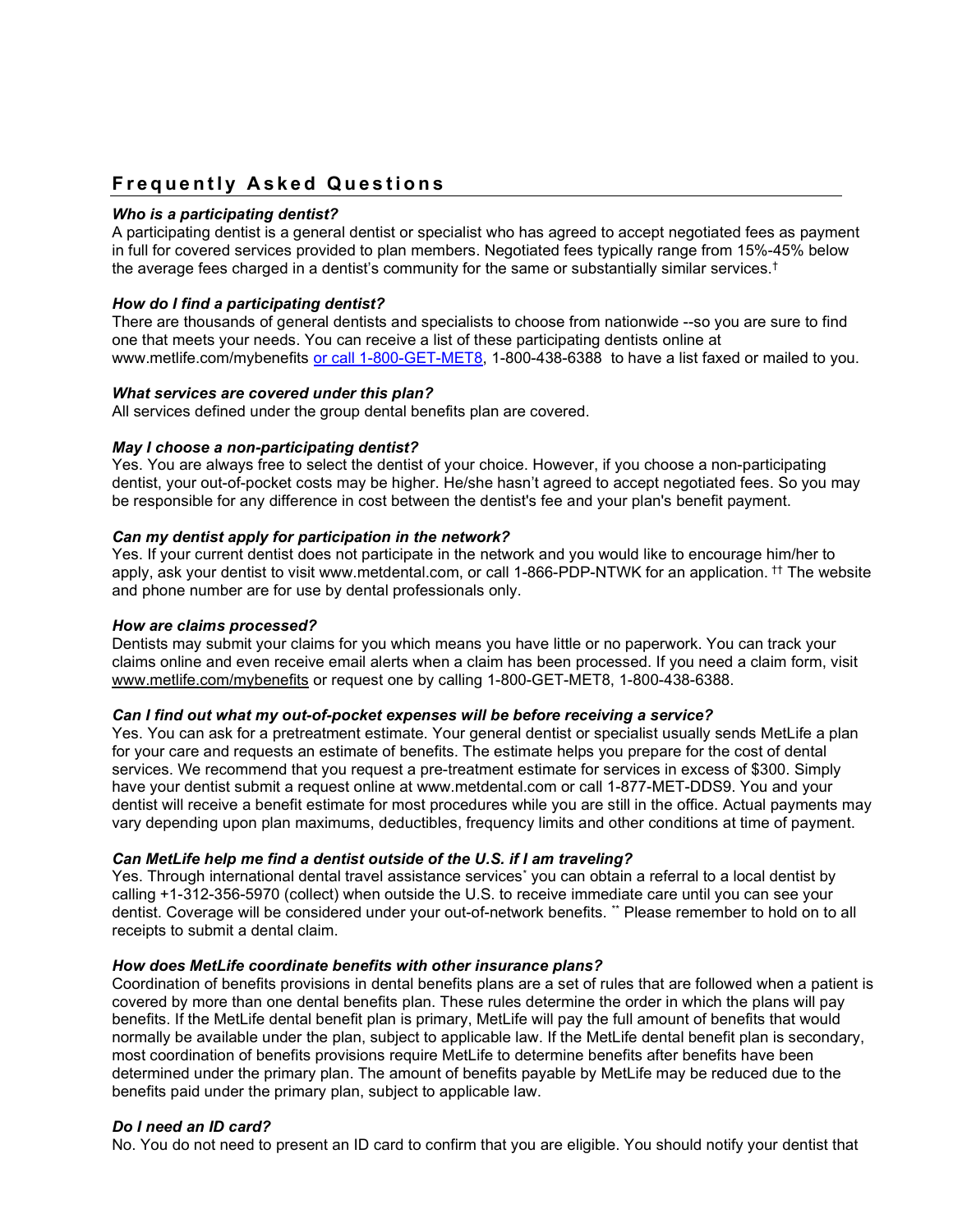you are enrolled in the MetLife Preferred Dentist Program. Your dentist can easily verify information about your coverage through a toll-free automated Computer Voice Response system.

†Based on internal analysis by MetLife. Negotiated Fees refer to the fees that in-network dentists have agreed to accept as payment in full for covered services, subject to any co-payments, deductibles, cost sharing and benefits maximums. Negotiated fees are subject to change.

††Due to contractual requirements, MetLife is prevented from soliciting certain providers.

\*AXA Assistance USA, Inc. provides Dental referral services only. AXA Assistance is not affiliated with MetLife, and the services and benefits they provide are separate and apart from the insurance provided by MetLife. Referral services are not available in all locations.

\*\*Refer to your dental benefits plan summary for your out-of-network dental coverage.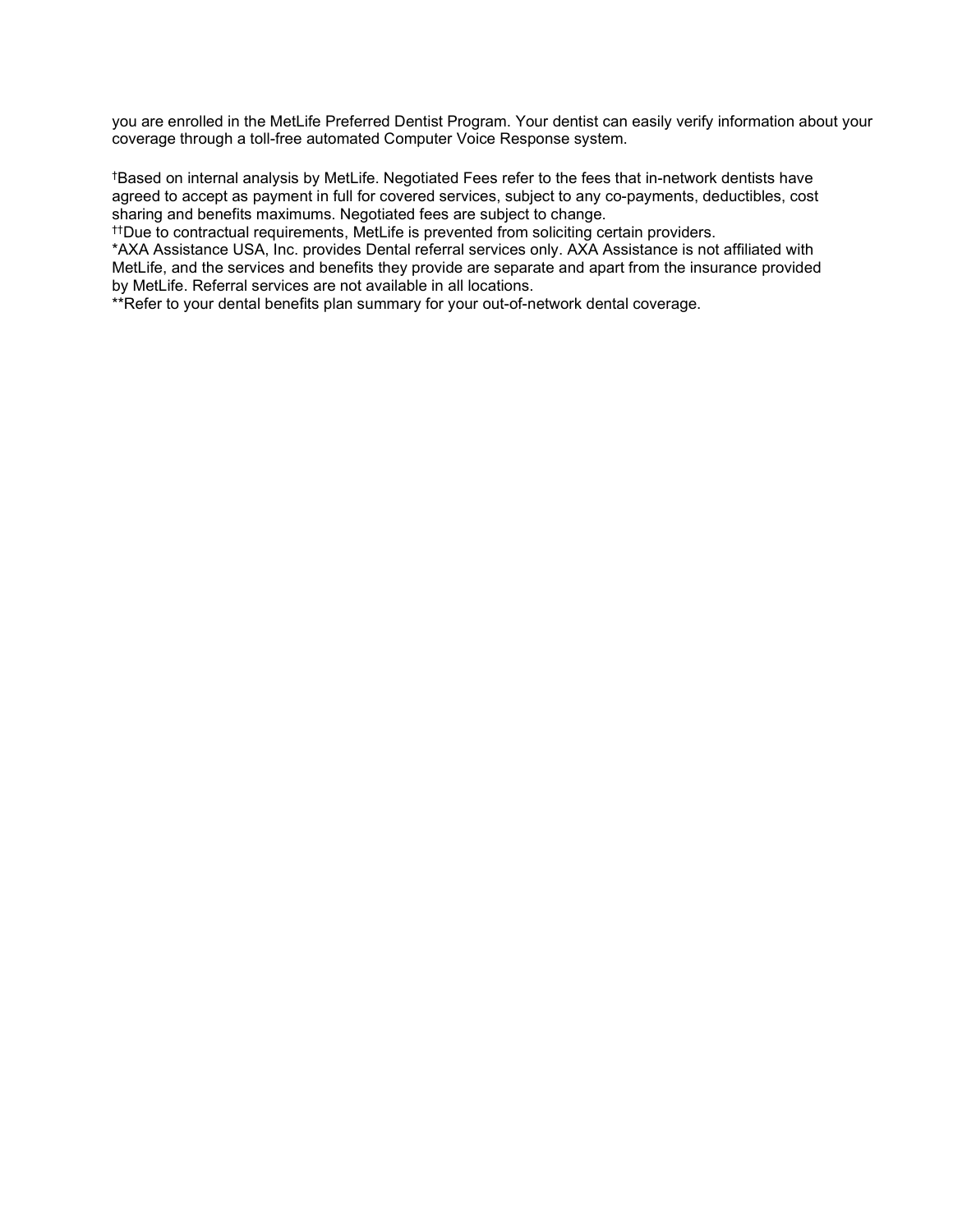# **Exclusions**

#### This plan does not cover the following services, treatments and supplies:

- Services which are not Dentally Necessary, those which do not meet generally accepted standards of care for treating the particular dental condition, or which we deem experimental in nature;
- Services for which you would not be required to pay in the absence of Dental Insurance;
- Services or supplies received by you or your Dependent before the Dental Insurance starts for that person;
- Services which are primarily cosmetic (for Texas residents, see notice page section in Certificate);
- Services which are neither performed nor prescribed by a Dentist except for those services of a licensed dental hygienist which are supervised and billed by a Dentist and which are for:
	- o Scaling and polishing of teeth; or
	- o Fluoride treatments;
- Services or appliances which restore or alter occlusion or vertical dimension;
- Restoration of tooth structure damaged by attrition, abrasion or erosion;
- Restorations or appliances used for the purpose of periodontal splinting;
- Counseling or instruction about oral hygiene, plaque control, nutrition and tobacco;
- Personal supplies or devices including, but not limited to: water picks, toothbrushes, or dental floss;
- Decoration, personalization or inscription of any tooth, device, appliance, crown or other dental work;
- Missed appointments;
- Services:
	- o Covered under any workers' compensation or occupational disease law;
	- $\circ$  Covered under any employer liability law;
	- $\circ$  For which the employer of the person receiving such services is not required to pay; or
	- o Received at a facility maintained by the Employer, labor union, mutual benefit association, or VA hospital;
- Services covered under other coverage provided by the Employer;
- Temporary or provisional restorations;
- Temporary or provisional appliances;
- Prescription drugs;
- Services for which the submitted documentation indicates a poor prognosis;
- The following when charged by the Dentist on a separate basis:
	- o Claim form completion;
	- o Infection control such as gloves, masks, and sterilization of supplies; or
	- $\circ$  Local anesthesia, non-intravenous conscious sedation or analgesia such as nitrous oxide.
- Dental services arising out of accidental injury to the teeth and supporting structures, except for injuries to the teeth due to chewing or biting of food;
- Caries susceptibility tests;
- Initial installation of a fixed and permanent Denture to replace one or more natural teeth which were missing before such person was insured for Dental Insurance, except for congenitally missing natural teeth;
- Other fixed Denture prosthetic services not described elsewhere in the certificate;
- Precision attachments, except when the precision attachment is related to implant prosthetics;
- Initial installation of a full or removable Denture to replace one or more natural teeth which were missing before such person was insured for Dental Insurance, except for congenitally missing natural teeth;
- Addition of teeth to a partial removable Denture to replace one or more natural teeth which were missing before such person was insured for Dental Insurance, except for congenitally missing natural teeth;
- Adjustment of a Denture made within 6 months after installation by the same Dentist who installed it;
- Implants supported prosthetics to replace one or more natural teeth which were missing before such person was insured for Dental Insurance, except for congenitally missing natural teeth;
- Fixed and removable appliances for correction of harmful habits;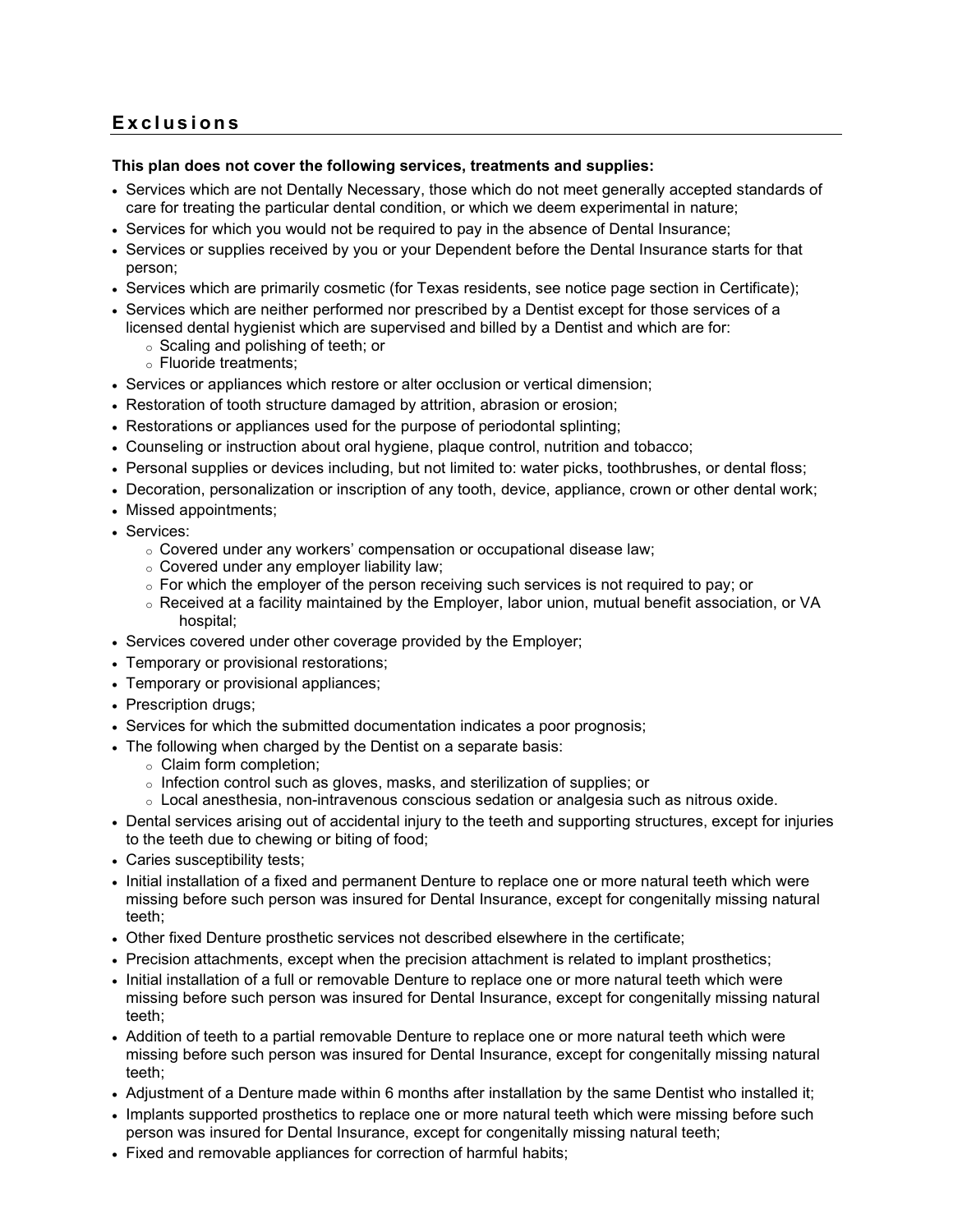- Appliances or treatment for bruxism (grinding teeth), including but not limited to occlusal guards and night guards;
- Diagnosis and treatment of temporomandibular joint (TMJ) disorders. This exclusion does not apply to residents of Minnesota;
- Duplicate prosthetic devices or appliances;
- Replacement of a lost or stolen appliance, Cast Restoration, or Denture; and
- Intra and extraoral photographic images